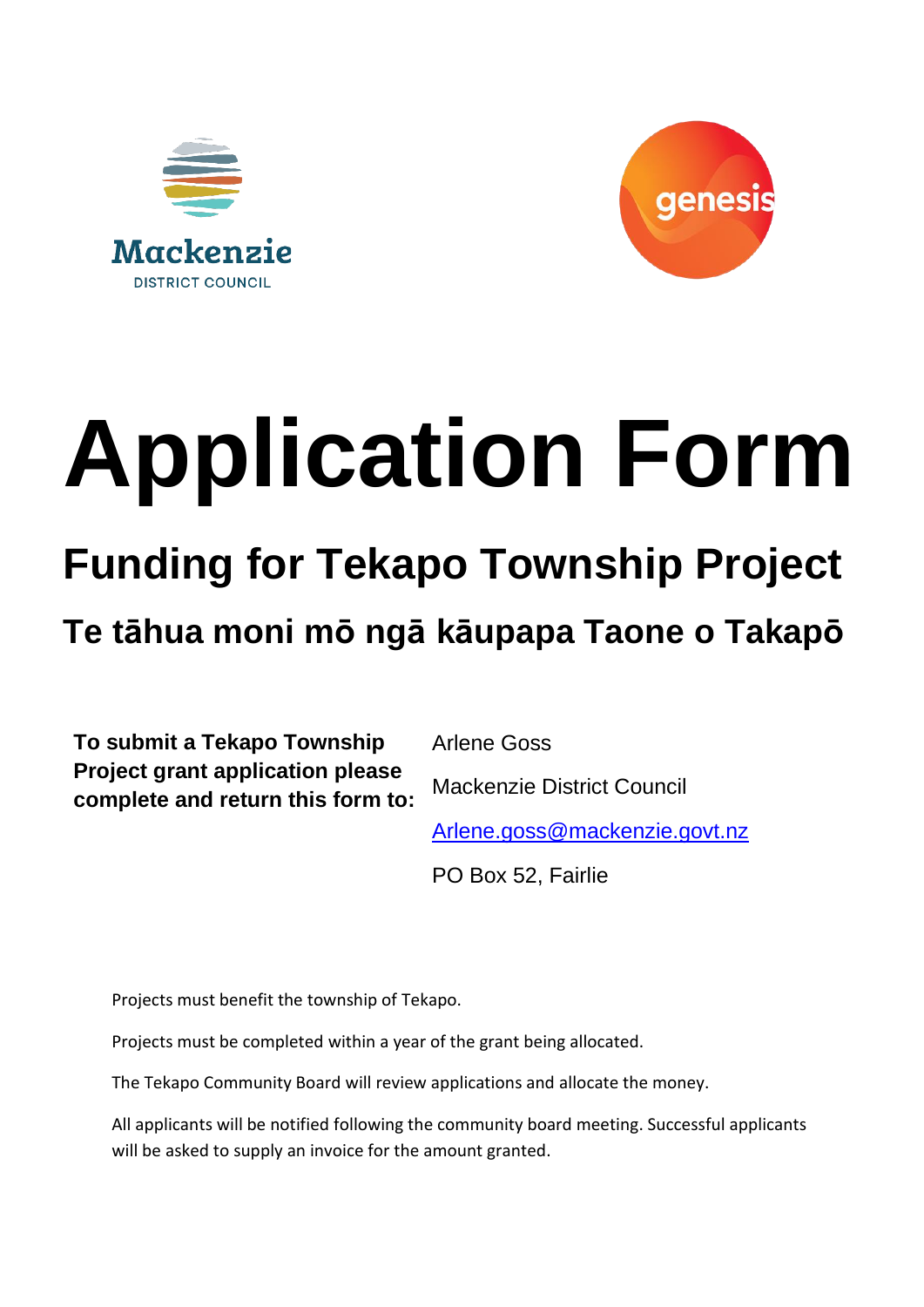## BEFORE YOUR START

Example: | Type your answer here

#### • **IMPORTANT – DO NOT edit any text outside of these boxes**

- If you are unable to type into the boxes provided please print a copy and complete by hand
- If you need more space, attach information to the back of this application form. Please include the section headings to help assessors.
- We recommend that you keep a copy of your completed application for your own reference.
- Contact the administrator if you need advice on your application (see contact details on the cover page).

### **Before submitting your application, complete this checklist:**

| My project promotes Tekapo township                                     |
|-------------------------------------------------------------------------|
| My project takes place in the Mackenzie District                        |
| I have answered all of the questions in this form                       |
| I have provided quotes and other financial details                      |
| I have provided other supporting documentation                          |
| I have read and signed the declaration                                  |
| My project complies with all relevant rules and regulations as required |
| I have made a copy of this application for my records                   |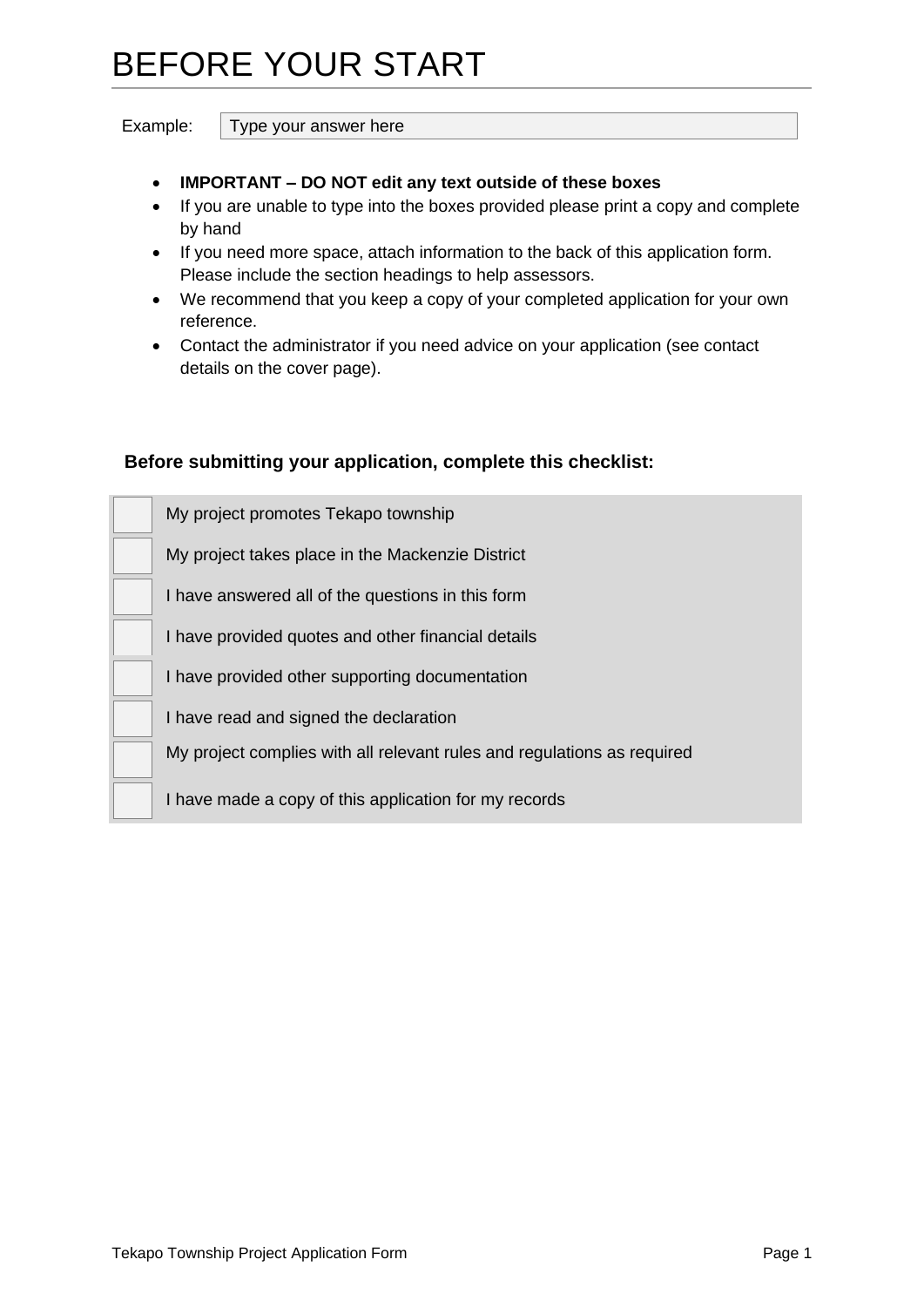## **PART 1:** APPLICANT DETAILS

#### **Name and contact details**

| Are you applying as an individual or group?                          | Individual |            | Group              |  |
|----------------------------------------------------------------------|------------|------------|--------------------|--|
| Full name of applicant:                                              |            |            |                    |  |
| Contact person (for a                                                |            |            |                    |  |
| Street address/PO Box:                                               |            |            |                    |  |
| Suburb:                                                              |            | Town/City: |                    |  |
| Postcode:                                                            |            | Country:   | New Zealand        |  |
| Email:                                                               |            |            |                    |  |
| Telephone (day):                                                     |            |            |                    |  |
| All correspondence will be sent to the above email or postal address |            |            |                    |  |
| Name on bank account:                                                |            |            | <b>GST</b> number: |  |
| Bank account number:                                                 |            |            |                    |  |

If you are successful your grant will be deposited into this account

#### **Would you like to speak in support of your application at the Tekapo Community Board meeting?**

Yes: | | No:

If you mark yes, talk to your local administrator before you go so you know who you will be speaking to and for how long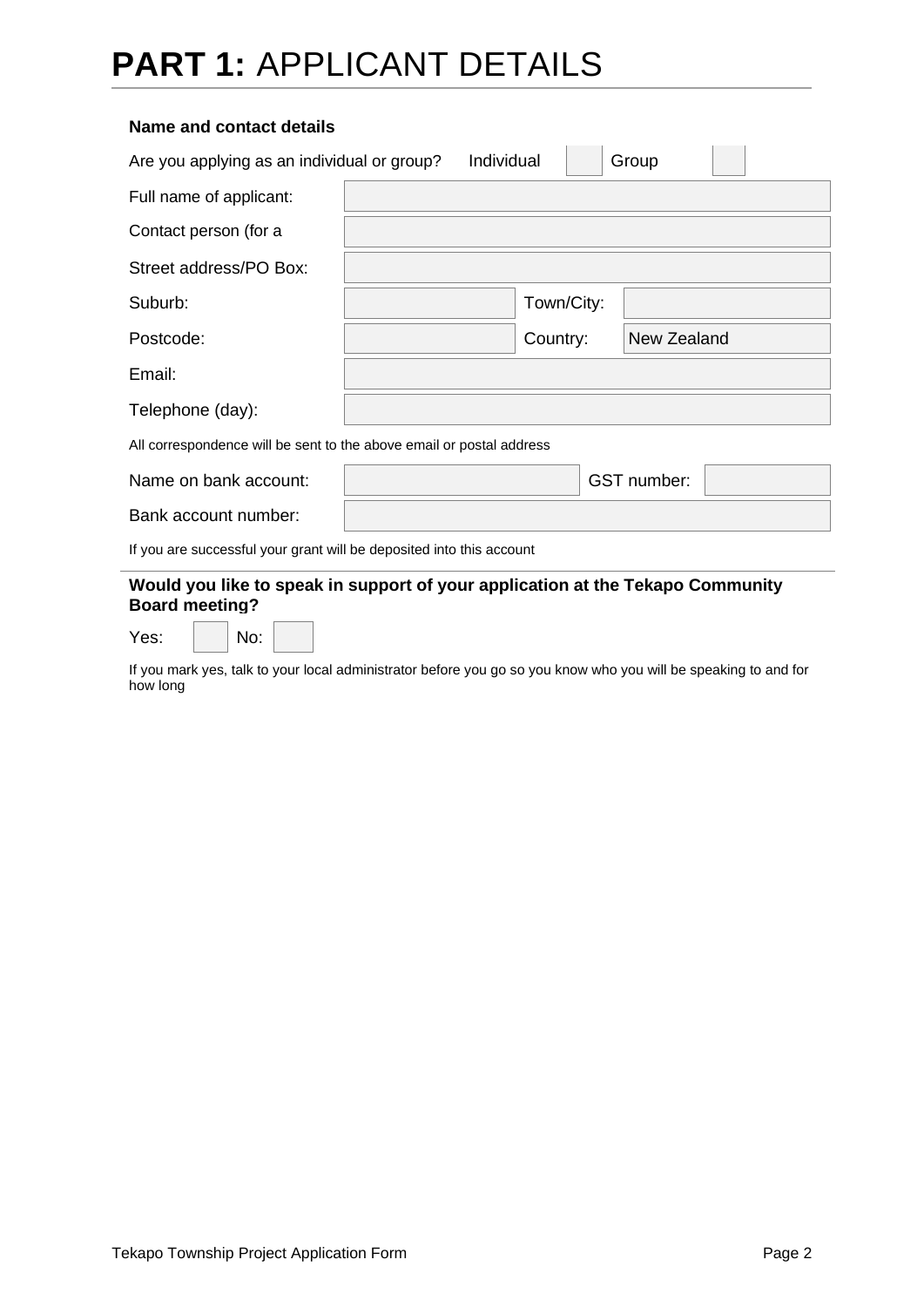## **PART 2: PROJECT DETAILS**

### **Project name:**

Brief description of project:

## **Project location, timing and numbers**

 $\Box$ 

Venue and suburb or part of town:

Start date:

| Finish date: |  |
|--------------|--|
|              |  |

Number of participants: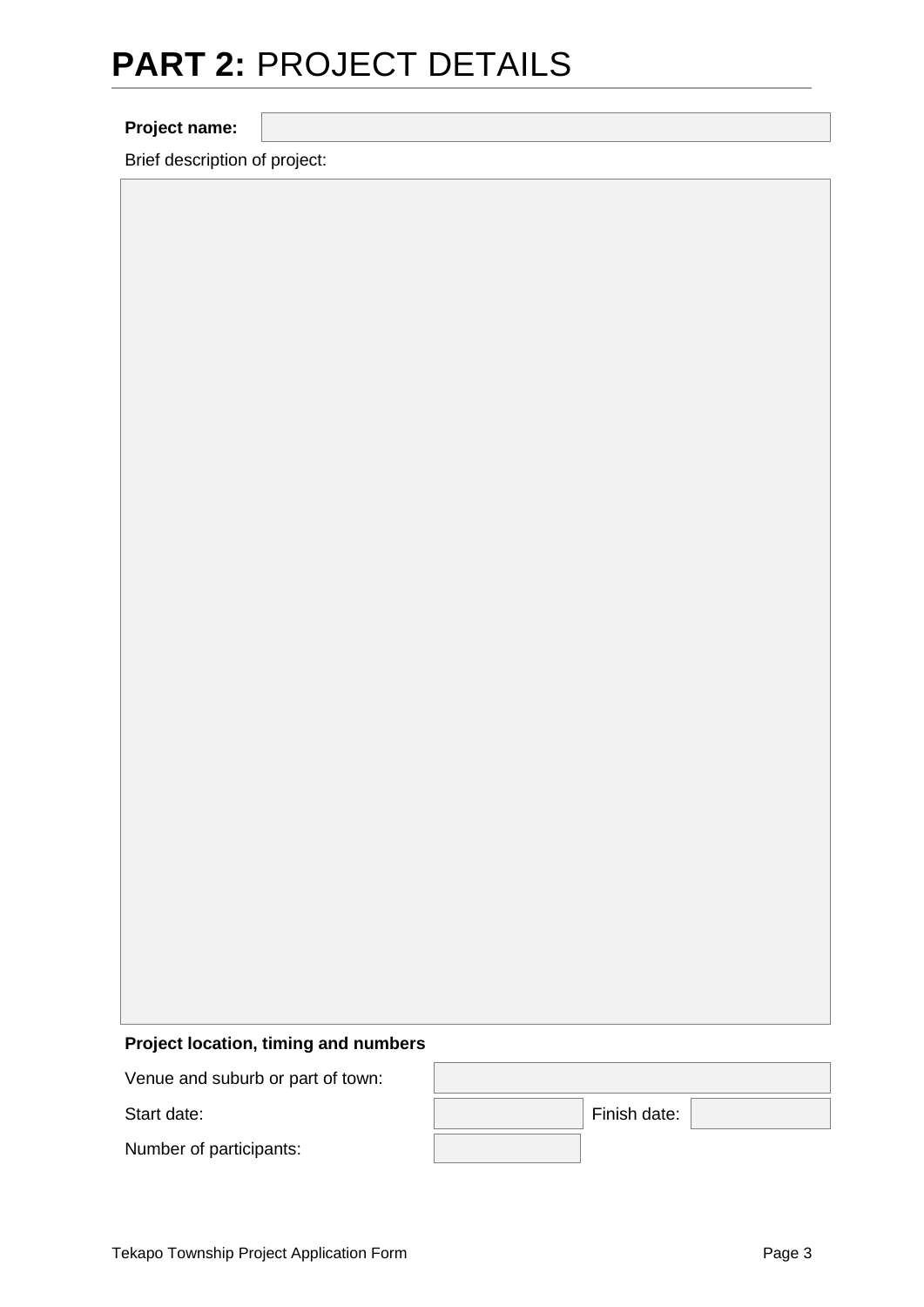## **Project details**

The boxes below will expand as you type. If you are completing this application by hand you may need to expand these boxes *before* you print this form and/or add additional sheets. If you do, please clearly label these additional sheets using the headings below.

- **1. The idea/Te kaupapa:** What do you want to do?
- **2. The process/Te whakatutuki:** How will the project happen?
- **3. The people/Ngā tāngata:** Tell us about the key people and/or the groups involved.
- **4. The criteria/ Ngā paearu:** Tell us how this project will deliver promotion of the Tekapo Township?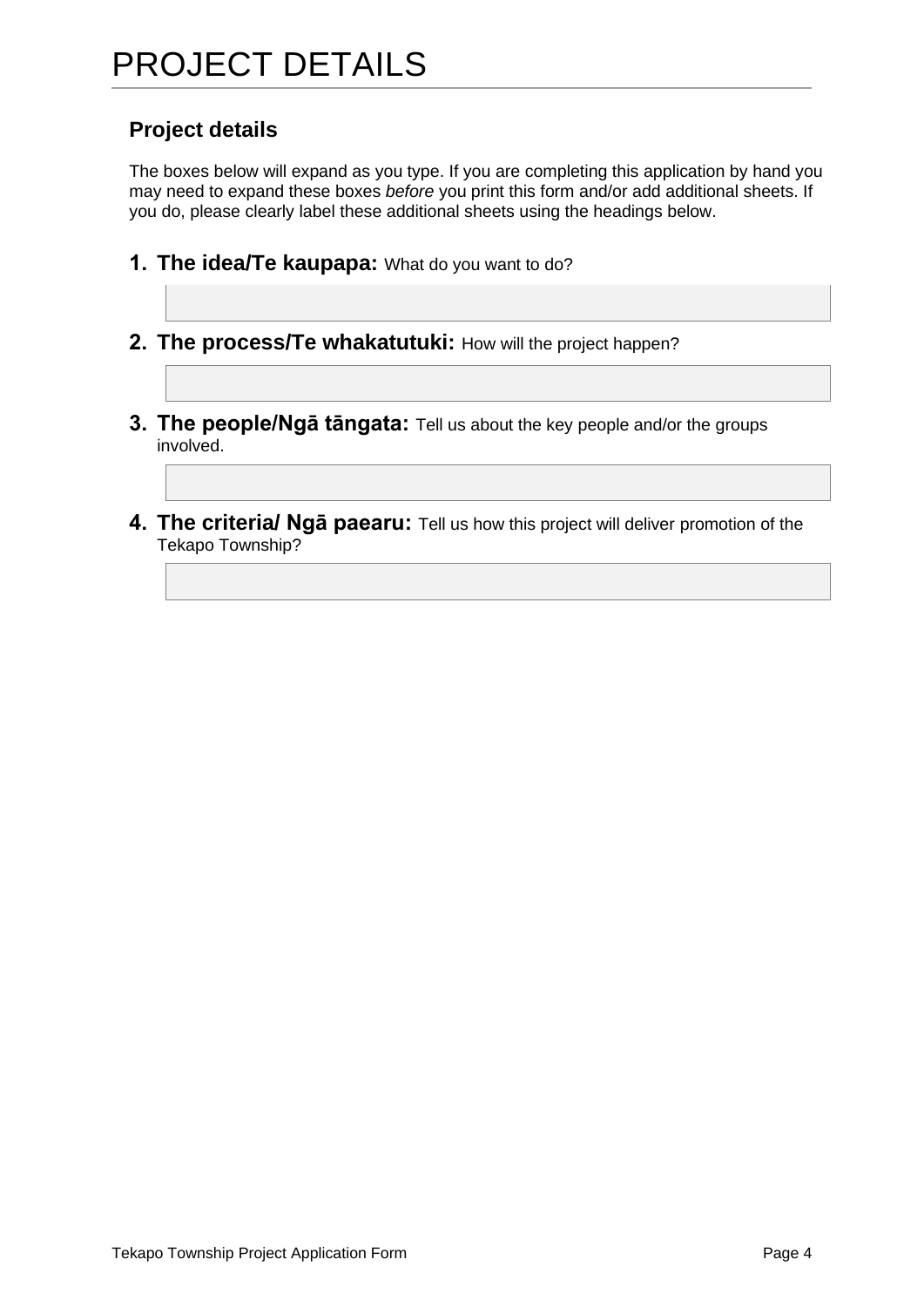## **5. The budget/Ngā pūtea**

| Are you GST registered?  | Yes<br>Do NOT include GST in your budget                                                                                                                                                                                                        |                             |
|--------------------------|-------------------------------------------------------------------------------------------------------------------------------------------------------------------------------------------------------------------------------------------------|-----------------------------|
|                          | <b>No</b><br>Include GST in your budget                                                                                                                                                                                                         |                             |
| <b>Project costs</b>     | Write down all the costs of your project and include the details, eg<br>materials, venue hire, promotion, equipment hire, artist fees and<br>personnel costs.                                                                                   |                             |
| Item eg hall hire        | Detail eg 3 days' hire at \$100 per day                                                                                                                                                                                                         | <b>Amount</b><br>eg \$300   |
|                          |                                                                                                                                                                                                                                                 |                             |
|                          |                                                                                                                                                                                                                                                 |                             |
|                          |                                                                                                                                                                                                                                                 |                             |
|                          |                                                                                                                                                                                                                                                 |                             |
|                          |                                                                                                                                                                                                                                                 |                             |
|                          |                                                                                                                                                                                                                                                 |                             |
|                          |                                                                                                                                                                                                                                                 |                             |
|                          |                                                                                                                                                                                                                                                 |                             |
|                          |                                                                                                                                                                                                                                                 |                             |
|                          |                                                                                                                                                                                                                                                 |                             |
| <b>Total Costs</b>       |                                                                                                                                                                                                                                                 | \$                          |
| <b>Project Income</b>    | Write down all the income you will get for your project from ticket sales,<br>sale of artwork, other grants, donations, your own funds, other fundraising.<br>Do not include the amount you will be requesting from Tekapo Township<br>Project. |                             |
| Income eg ticket sales   | Detail eg 250 tickets at \$15 per ticket                                                                                                                                                                                                        | <b>Amount</b><br>eg \$3,750 |
|                          |                                                                                                                                                                                                                                                 |                             |
|                          |                                                                                                                                                                                                                                                 |                             |
|                          |                                                                                                                                                                                                                                                 |                             |
|                          |                                                                                                                                                                                                                                                 |                             |
|                          |                                                                                                                                                                                                                                                 |                             |
| <b>Total Income</b>      |                                                                                                                                                                                                                                                 | \$                          |
| <b>Costs less income</b> | This is the maximum amount you can request from the<br><b>Tekapo Township Project</b>                                                                                                                                                           | \$                          |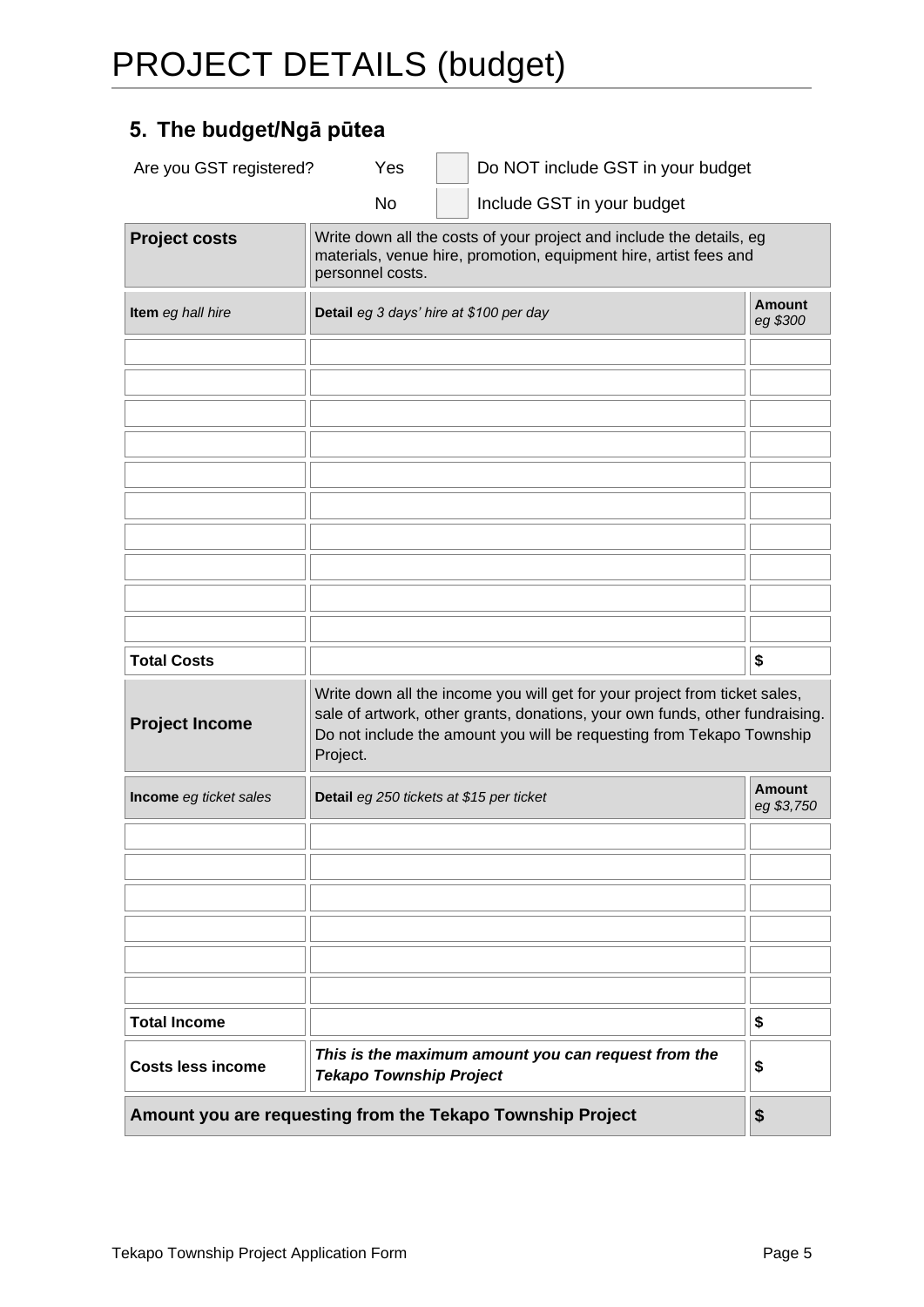## PROJECT DETAILS (budget)

#### **Other financial information**

| Tell us about any other funding you have applied for or received for this project.                                |               |                    |                                                          |  |  |
|-------------------------------------------------------------------------------------------------------------------|---------------|--------------------|----------------------------------------------------------|--|--|
| Date applied                                                                                                      | Who to        | How much           | Confirmed/<br>unconfirmed                                |  |  |
|                                                                                                                   |               |                    |                                                          |  |  |
|                                                                                                                   |               |                    |                                                          |  |  |
|                                                                                                                   |               |                    |                                                          |  |  |
|                                                                                                                   |               |                    |                                                          |  |  |
|                                                                                                                   |               |                    |                                                          |  |  |
| Tell us about other previous Genesis Tekapo Township Project grants you have received in<br>the past three years. |               |                    |                                                          |  |  |
| Date                                                                                                              | Project title | Amount<br>received | Project<br>completion<br>report<br>submitted<br>(yes/no) |  |  |
|                                                                                                                   |               |                    |                                                          |  |  |
|                                                                                                                   |               |                    |                                                          |  |  |
|                                                                                                                   |               |                    |                                                          |  |  |
|                                                                                                                   |               |                    |                                                          |  |  |
|                                                                                                                   |               |                    |                                                          |  |  |

#### **Other financial information**

Groups or organisations must provide a copy of their latest financial statement. This can be a copy of the audited accounts, an income and expenditure statement or a copy of the unaudited management accounts.

If your group or organisation has reserves which are not being used for this project you should include your reserves statement or policy